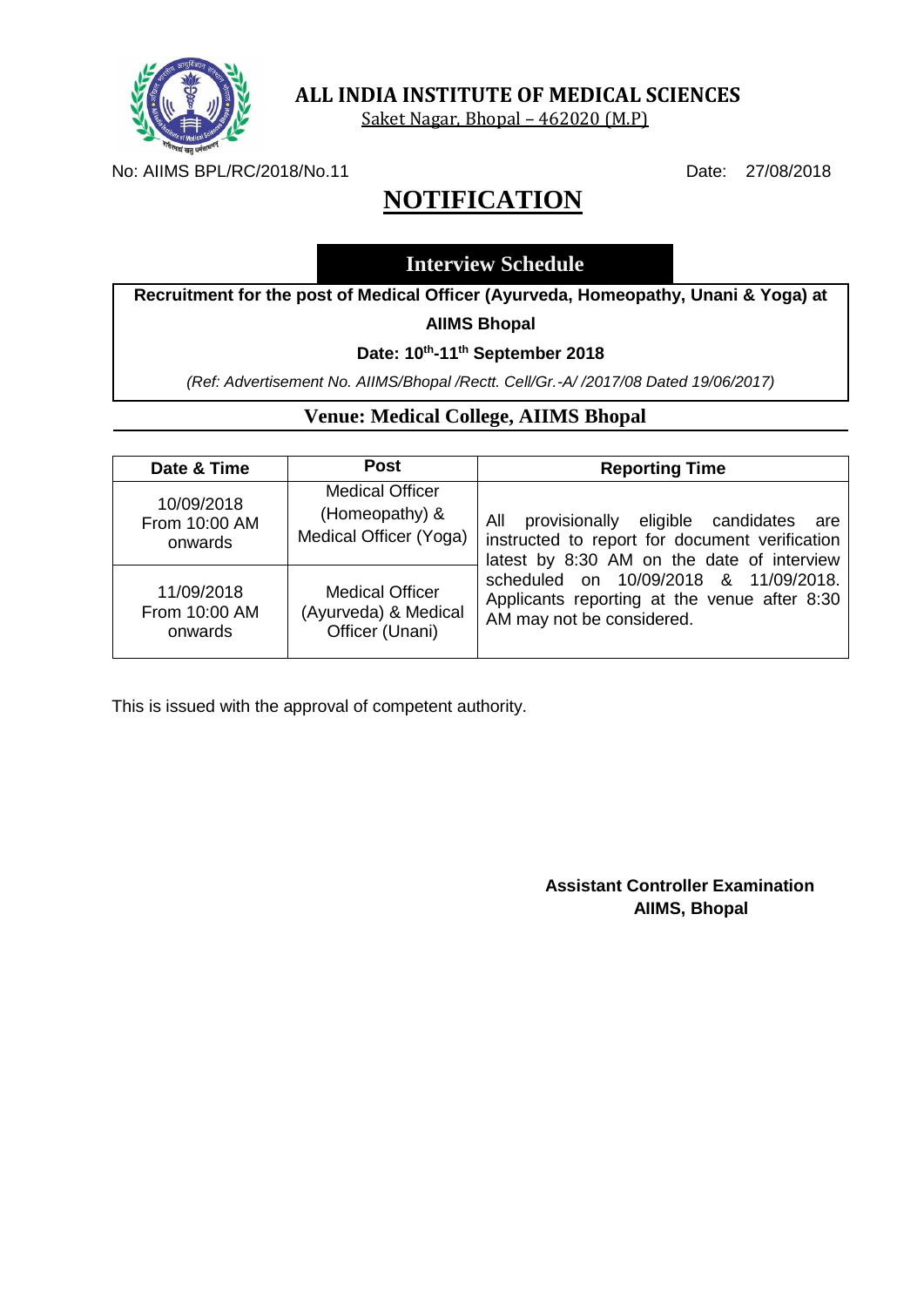

Saket Nagar, Bhopal – 462020 (M.P)

No: AIIMS BPL/RC/2018/No.013 Date: 27/08/2018

# **NOTIFICATION**

# **Recruitment for the post of Medical Officer (Yoga) -Group 'A' at AIIMS Bhopal on Direct Recruitment Basis**

### **(Ref: Advertisement number AIIMS/Bhopal/ Rectt. Cell/Gr-A/2017/08 dated 19thJune 2017)**

On the basis of Multiple Choice Question (MCQ) Test for shortlisting of applicants for the post of Medical Officer (Yoga) 01 UR, conducted on 25.03.2018 against the aforementioned advt., the following all 11 provisionally eligible candidates, in order of merit, will further proceed for the interview scheduled on **10.09.2018**, at AIIMS Bhopal.

| SI.<br>No. | <b>APPLICATION NO.</b> | <b>NAME</b>                |
|------------|------------------------|----------------------------|
| 1          | AIIMSBPL-000110033387  | <b>SHWETA MISHRA</b>       |
| 2          | AIIMSBPL-000110033874  | <b>MOOVENTHAN A</b>        |
| 3          | AIIMSBPL-000110034079  | NIVETHITHA L               |
| 4          | AIIMSBPL-000110034329  | <b>SARASWATI</b>           |
| 5          | AIIMSBPL-000110034850  | KANAK SONI                 |
| 6          | AIIMSBPL-000110033531  | LAKSHMEESHA D R            |
| 7          | AIIMSBPL-000110060372  | <b>OMNATH</b>              |
| 8          | AIIMSBPL-000110034124  | ELANCHEZHIYAN<br>DEVARAJAN |
| 9          | AIIMSBPL-000110033319  | <b>NEERAJ PANDEY</b>       |
| 10         | AIIMSBPL-000110033906  | MUDDA SOFIA                |
| 11         | AIIMSBPL-000110048099  | VIJAYARAGHAVAN N           |

#### **Provisionally Eligible Candidates:**

#### **Important Note:**

- All provisionally eligible candidates will report with all relevant documents required for document verification at **08:30 AM on 10th September 2018** before the Interview.
- All provisionally eligible candidates will be made to appear before the Selection Committee only on confirmation of fulfillment of eligibility criteria during document verification on the date of Interview.
- Interview Call letters to all provisionally eligible candidates will be sent by speed post and also be intimated through E-mail on their IDs, as provided in the application form shortly. In case, any candidate does not receive the interview call letter by post, they may carry electronic copy of call letter sent to their E-mail ID for the Interview.
- All provisionally eligible candidates are requested to refer the website of AIIMS Bhopal [www.aiimsbhopal.edu.in](http://www.aiimsbhopal.edu.in/) on regular basis for further updates regarding this recruitment.

This is issued with the approval of competent authority.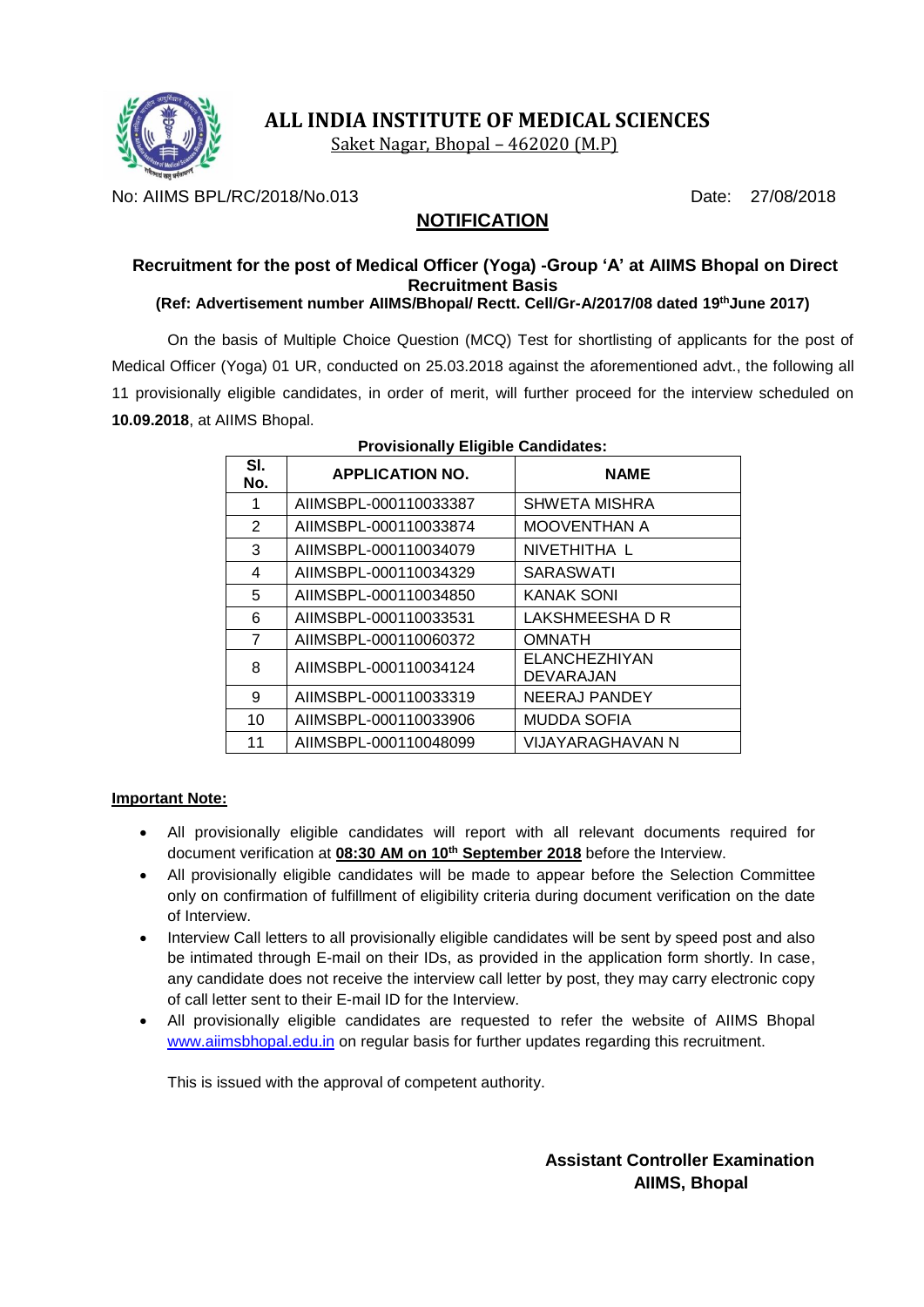

Saket Nagar, Bhopal – 462020 (M.P)

No: AIIMS BPL/RC/2018/No.014 Date: 27/08/2018

# **NOTIFICATION**

#### **Recruitment for the post of Medical Officer (Ayurveda) -Group 'A' at AIIMS Bhopal on Direct Recruitment Basis (Ref: Advertisement number AIIMS/Bhopal/ Rectt. Cell/Gr-A/2017/08 dated 19thJune 2017)**

On the basis of Multiple Choice Question (MCQ) Test for shortlisting of applicants for the post of Medical Officer (Ayurveda) 01 UR, conducted on 25.03.2018 against the aforementioned advt., the following top 15 provisionally eligible candidates, in order of merit, will further proceed for the interview scheduled on **11.09.2018**, at AIIMS Bhopal.

| SI.<br>No. | <b>APPLICATION NO.</b> | <b>NAME</b>               |
|------------|------------------------|---------------------------|
| 1          | AIIMSBPL-000110034827  | RAHUL JAIN                |
| 2          | AIIMSBPL-000110033981  | VIVEK BHARGAVA            |
| 3          | AIIMSBPL-000110034001  | SHIV PRASAD DWIVEDI       |
| 4          | AIIMSBPL-000110033860  | SARITA SAHU               |
| 5          | AIIMSBPL-000110034322  | KUNWAR RAHUL SINGH        |
| 6          | AIIMSBPL-000110048894  | PREETESH KUMAR AGNIHOTRI  |
| 7          | AIIMSBPL-000110034737  | PRAVEEN KUMAR RAGHUWANSHI |
| 8          | AIIMSBPL-000110059344  | RAMAKANT DWIVEDI          |
| 9          | AIIMSBPL-000110034688  | ANURAG MISHRA             |
| 10         | AIIMSBPL-000110048095  | REKHA JAIN                |
| 11         | AIIMSBPL-000110034940  | VINOD KUMAR TIWARI        |
| 12         | AIIMSBPL-000110034645  | PRIYA ROHRA               |
| 13         | AIIMSBPL-000110035038  | POONAM SONGRA             |
| 14         | AIIMSBPL-000110034790  | RANJANA PANDEY            |
| 15         | AIIMSBPL-000110059470  | ANKESH KUMAR AGRAWAL      |

#### **Provisionally Eligible Applicants:**

#### **Important Note:**

- All provisionally eligible candidates will report with all relevant documents required for document verification at **08:30 AM on 11th September 2018** before the Interview.
- All provisionally eligible candidates will be made to appear before the Selection Committee only on confirmation of fulfillment of eligibility criteria during document verification on the date of Interview.
- Interview Call letters to all provisionally eligible candidates will be sent by speed post and also be intimated through E-mail on their IDs, as provided in the application form shortly. In case, any candidate does not receive the interview call letter by post, they may carry electronic copy of call letter sent to their E-mail ID for the Interview.
- All provisionally eligible candidates are requested to refer the website of AIIMS Bhopal [www.aiimsbhopal.edu.in](http://www.aiimsbhopal.edu.in/) on regular basis for further updates regarding this recruitment.

This is issued with the approval of competent authority.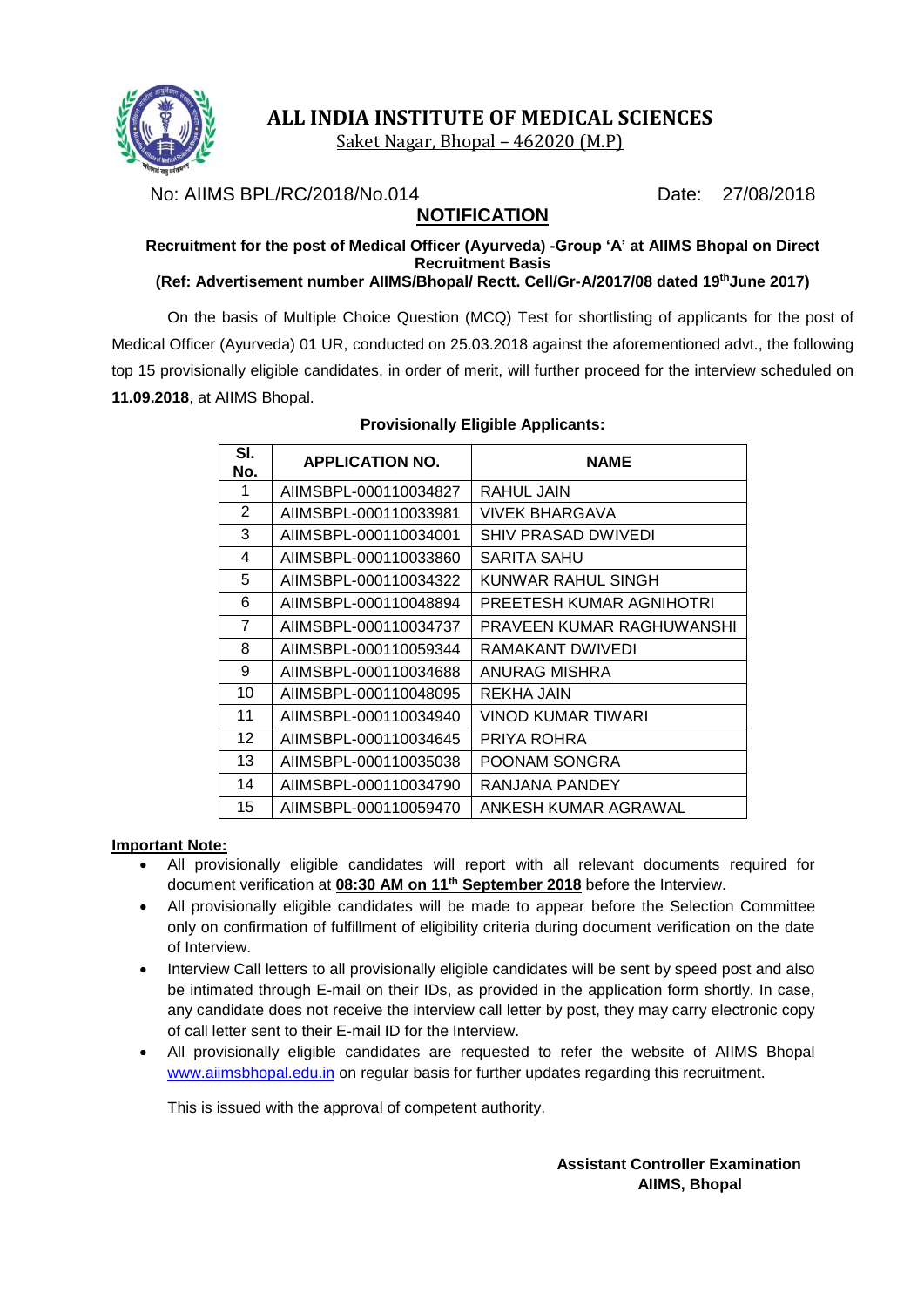

Saket Nagar, Bhopal – 462020 (M.P)

No: AIIMS BPL/RC/2018/No.015 Date: 27/08/2018

### **NOTIFICATION**

# **Recruitment for the post of Medical Officer (Homeopathy) -Group 'A' at AIIMS Bhopal on Direct Recruitment Basis**

**(Ref: Advertisement number AIIMS/Bhopal/ Rectt. Cell/Gr-A/2017/08 dated 19thJune 2017)**

On the basis of Multiple Choice Question (MCQ) Test for shortlisting of applicants for the post of Medical Officer (Homeopathy) 01 UR, conducted on 25.03.2018 against the aforementioned advt., the following top 15 provisionally eligible candidates, in order of merit, will further proceed for the interview scheduled on **10.09.2018**,at AIIMS Bhopal.

| SI.<br>No.     | <b>APPLICATION NO.</b> | <b>NAME</b>                      |
|----------------|------------------------|----------------------------------|
| 1              | AIIMSBPL-000110048292  | <b>MADHU GUPTA</b>               |
| 2              | AIIMSBPL-000110034958  | <b>ASIF SARDAR</b>               |
| 3              | AIIMSBPL-000110060152  | ASHISH KUMAR DIXIT               |
| 4              | AIIMSBPL-000110033658  | SUBHASISH SARKAR                 |
| 5              | AIIMSBPL-000110034957  | <b>MADHURI SINGH</b>             |
| 6              | AIIMSBPL-000110048454  | <b>PRABIN KUMAR SHAW</b>         |
| $\overline{7}$ | AIIMSBPL-000110034104  | HARSHADKUMAR PRABHUDAS GHATALIYA |
| 8              | AIIMSBPL-000110060044  | RAJESH SHRIVASTAVA               |
| 9              | AIIMSBPL-000110034802  | ANKIT SRIVASTAVA                 |
| 10             | AIIMSBPL-000110048524  | DEBOBROTO CHATTERJEE             |
| 11             | AIIMSBPL-000110034247  | DEWESH KUMAR DEWANSHU            |
| 12             | AIIMSBPL-000110035135  | KEERTI PATHAK                    |
| 13             | AIIMSBPL-000110049191  | SOUBIK CHOUDHURY                 |
| 14             | AIIMSBPL-000110048597  | SHILPA PALIWAL                   |
| 15             | AIIMSBPL-000110034542  | UTTAM SINGH                      |

#### **Provisionally Eligible Candidates:**

#### **Important Note:**

- All provisionally eligible candidates will report with all relevant documents required for document verification at **08:30 AM on 10th September 2018** before the Interview.
- All provisionally eligible candidates will be made to appear before the Selection Committee only on confirmation of fulfillment of eligibility criteria during document verification on the date of Interview.
- Interview Call letters to all provisionally eligible candidates will be sent by speed post and also be intimated through E-mail on their IDs, as provided in the application form shortly. In case, any candidate does not receive the interview call letter by post, they may carry electronic copy of call letter sent to their E-mail ID for the Interview.
- All provisionally eligible candidates are requested to refer the website of AIIMS Bhopal [www.aiimsbhopal.edu.in](http://www.aiimsbhopal.edu.in/) on regular basis for further updates regarding this recruitment.

This is issued with the approval of competent authority.